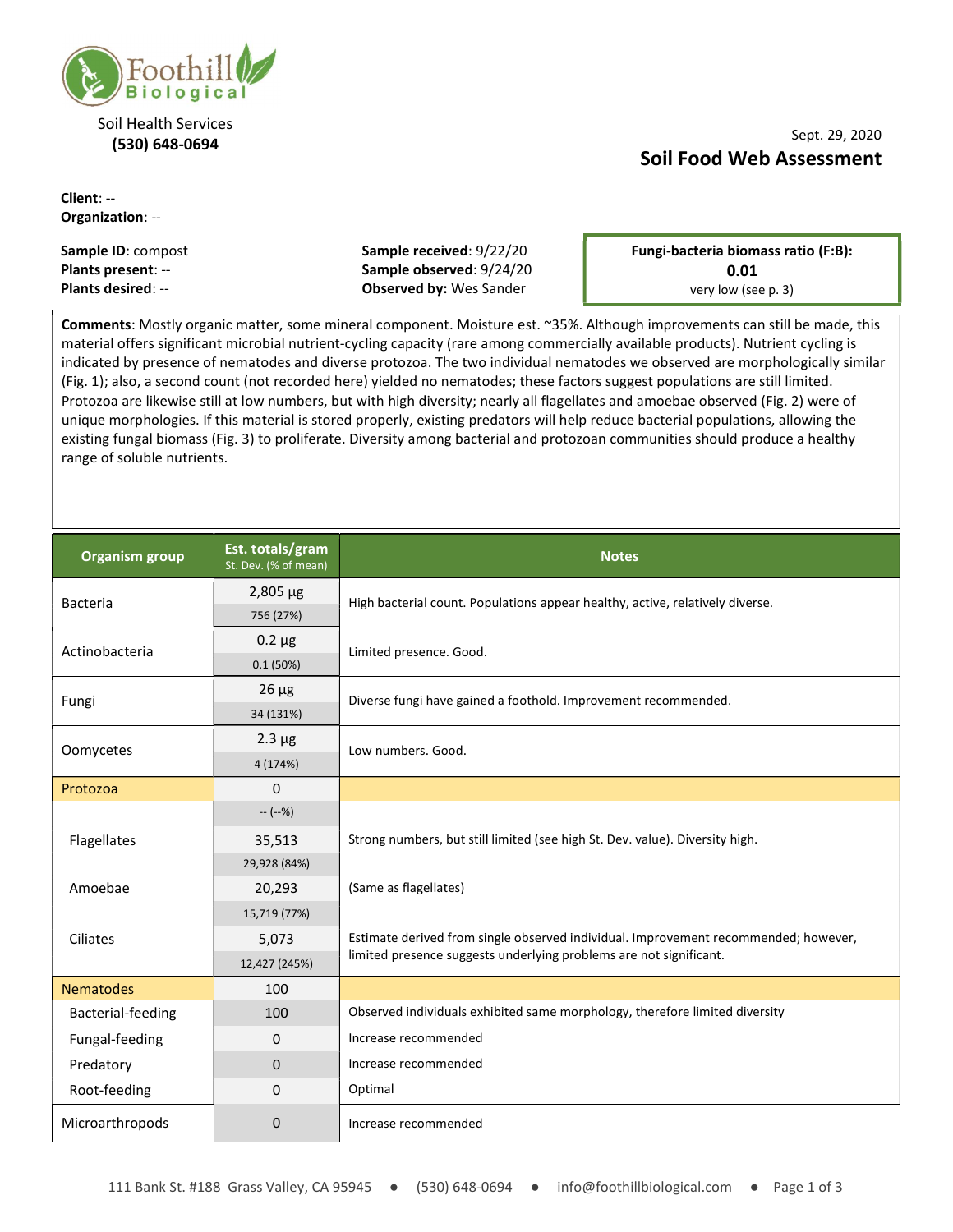

Soil Health Services (530) 648-0694

## Sept. 29, 2020 Soil Food Web Assessment

Figure 1. "Compost" – Bacteria-feeding nematode, 400x Figure 2. "Compost" – Testate amoeba, 400x



Figure 3. "Compost" – Fungal hypha, 400x